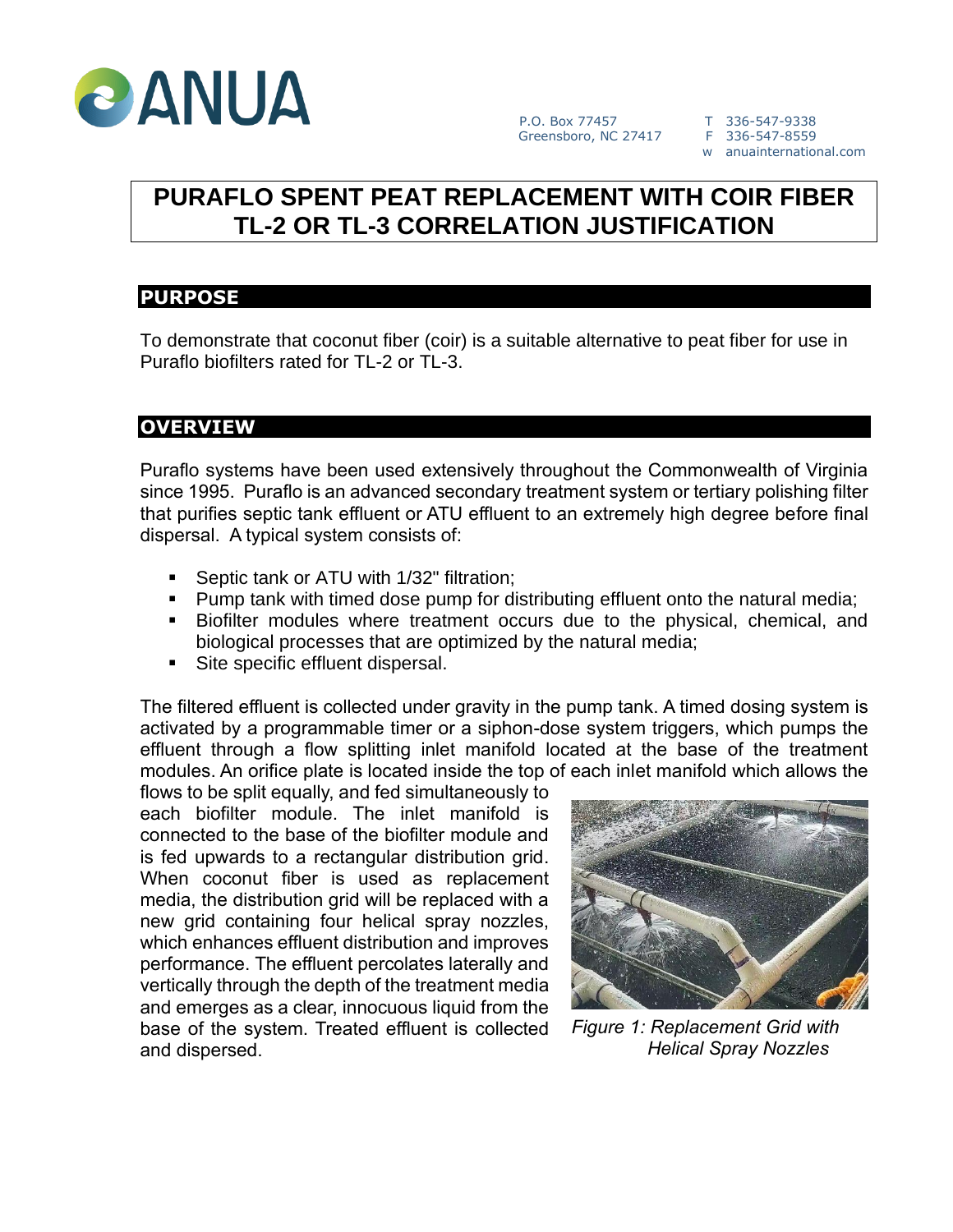

P.O. Box 77457 T 336-547-9338<br>Greensboro, NC 27417 F 336-547-8559 Greensboro, NC 27417

w anuainternational.com



 *Figure 2: Typical Layout*

# **TREATMENT MECHANISMS**

The Puraflo treatment technology is based on simple, passive biofiltration principles using a single pass configuration. BOD<sub>5</sub> and TSS treatment is achieved by a combination of unique physical, chemical, and biological interactions between the effluent and the fibrous media. As part of routine Puraflo system maintenance, the spent peat will be replaced with coir (coconut) fiber. Coconut fiber is a by-product of coconut harvesting in developing nations and is a renewable resource. The short-to-medium length fibers are a lignocellulosic material. The high lignin content of these fibers results in a strong, durable material with typical lifespan of 10 years. The coconut fiber media properties are comparable to peat fiber in terms of lignin content, surface area, and void space. In fact, coconut fiber may be hydraulically loaded many times higher than peat fiber without detrimental effects to the media. Furthermore, the design hydraulic loading (125 gpd/module and 70 ft<sup>3</sup> media per module) in the single pass configuration is 1.8 gpd/ft<sup>3</sup> compared to 5.88 to 15  $g$ pd/ft $3$  for the recirculating configuration used for third party tested Quanics BioCoir systems. Due to the low hydraulic loading rate and comparability of the media, coconut fiber is a suitable alternative to peat fiber for use in the Puraflo system.

Tricel Ireland completed European EN 12566-3 testing using on their Seta units using Quanics coconut fiber in July 2015. Tricel entered into a licensing agreement to use Quanics coconut fiber (agreement has since expired). Per Anua's calculations, the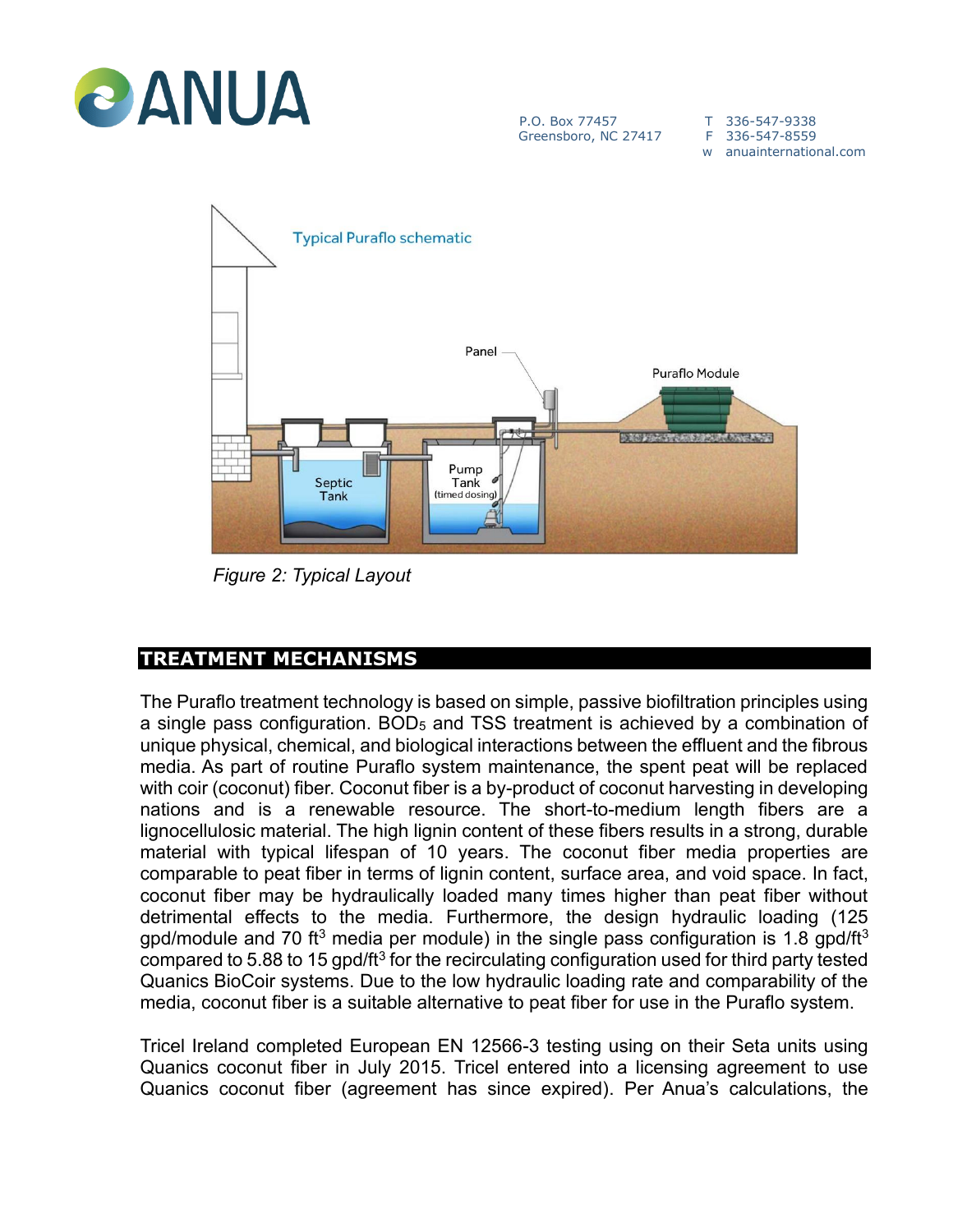

w anuainternational.com

treatment media volume was approximately 80 cubic feet (6.6'L x 5'dia x 3'H media). The treatment unit 100% loading was 0.6 m $^{3}\!/$ d or 160 gals/d. The hydraulic loading equals 2.0 gpd/ft $3$ . Note, the Tricel Seta unit is gravity fed with a tipping tray and distribution network. Puraflo with coconut fiber will utilize timed dosing and a helical spray nozzle network.

| <b>Parameter</b>                | <b>Puraflo with</b><br><b>Peat Fiber</b>   | <b>Puraflo with</b><br><b>Coconut Fiber</b> | <b>Tricel Seta with</b><br><b>Coconut Fiber</b><br>Per EN 12566-3 |
|---------------------------------|--------------------------------------------|---------------------------------------------|-------------------------------------------------------------------|
| Primary treatment (septic tank) | Yes                                        | Yes                                         | Yes                                                               |
| Effluent screening              | <b>Effluent filter</b><br>1/32" filtration | <b>Effluent filter</b><br>1/32" filtration  | <b>Effluent filter</b>                                            |
| Timed dosing (doses per day)    | 12                                         | 12                                          | N/A - Gravity                                                     |
| Hydraulic loading               | 1.8 gpd/ft $3$                             | 1.8 gpd/ft $3$                              | $2.0$ gpd/ft <sup>3</sup>                                         |
| Organic loading                 | 0.125 to 0.209 lbs/dx                      | 0.125 to 0.209 lbs/d <sup>y</sup>           | $0.463$ lbs/d                                                     |
| Media lignin content            | $~50\%$                                    | ~145%                                       | $-45%$                                                            |
| Media void space, min           | 90%                                        | 90%                                         | 90%                                                               |

x,ySH&DR defines septic tank effluent as "effluent characterized by a five-day biochemical oxygen demand between 120 and 200 mg/l"

# **TREATMENT PERFORMANCE**

The purpose of third-party testing is to benchmark system performance and provide reasonable assurance that a listed model will comply with effluent performance standards. When comparing performance results, it should be noted that systems tested under EN 12566-3 are subject to frequent, severe hydraulic loading conditions. Furthermore, influent constituents are significantly higher than typical influent constituents at U.S. testing centers that administer Standard 40 or other protocols such as Virginia's TL-3. The table below summarizes testing protocol parameters.

| <b>Parameter</b>      | EN 12566-3      | <b>NSF 40 (TL-2)</b> | Virginia TL-3 |
|-----------------------|-----------------|----------------------|---------------|
| <b>Testing Period</b> | 38 weeks        | 26 weeks             | 52 weeks      |
| $BOD5$ influent range | 150 to 500 mg/l | 100 to 300 mg/l      | SH&DR         |
| TSS influent range    | 200 to 700 mg/l | 100 to 350 mg/l      | SH&DR         |

### **Testing Protocol Comparison Table**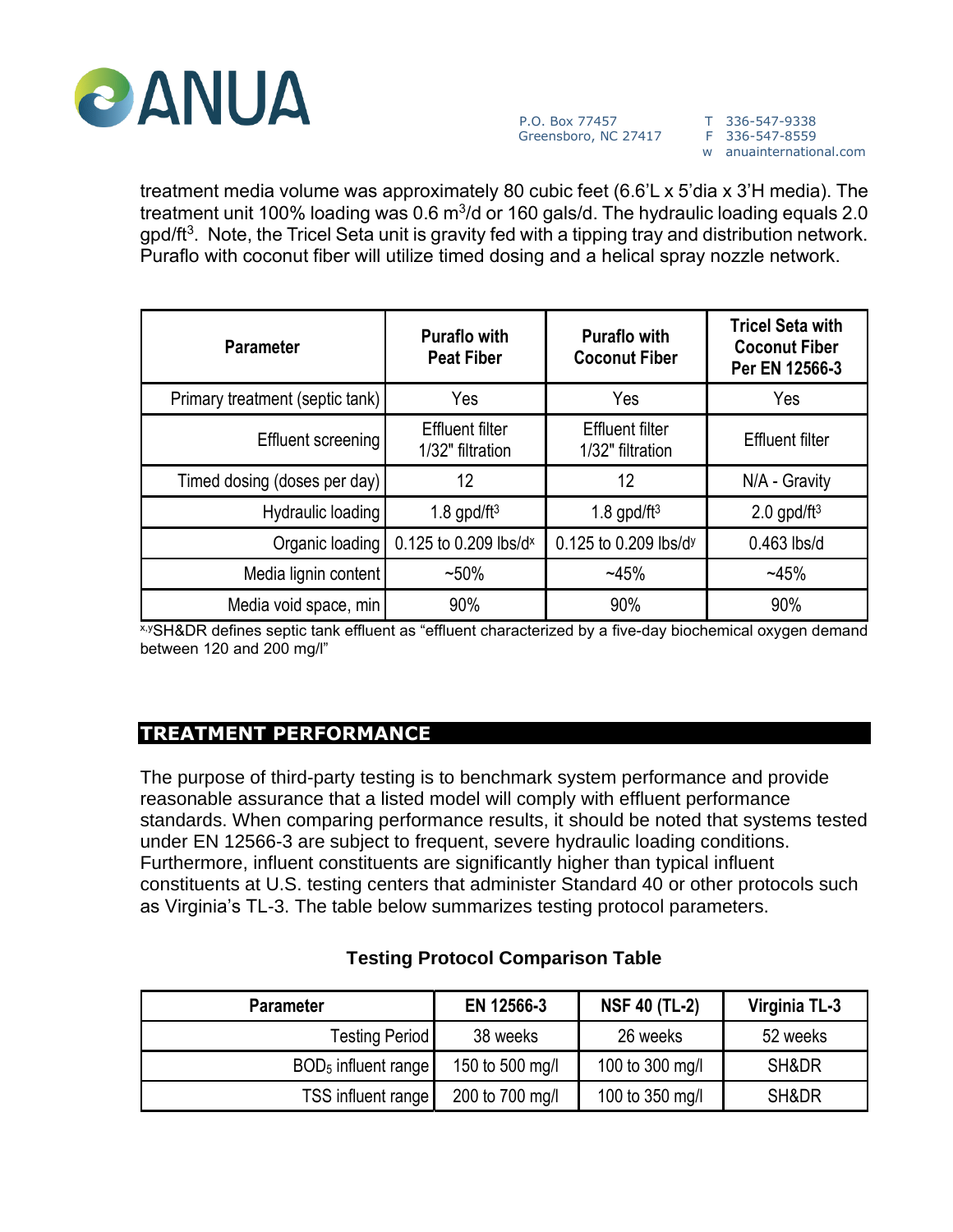

w anuainternational.com

| TKN influent range, or<br>NH <sub>4</sub> -N influent range            | 25 to 100 mg/l, or<br>22 to 80 mg/l | No criteria | N/A   |
|------------------------------------------------------------------------|-------------------------------------|-------------|-------|
| TP influent range                                                      | 5 to 20 mg/l<br>No criteria         |             | N/A   |
| Grinder effluent allowed?                                              | No                                  | Yes         | Yes   |
| Weekly surge during normal flow period<br>(min >53 gals during 3 mins) | Yes                                 | No          | N/A   |
| Sampling during stress periods?                                        | Yes                                 | No          | N/A   |
| Tank/vessel structural integrity testing?                              | Yes                                 | No          | SH&DR |

The influent averages (nominal 100% loading) for Tricel Seta using Quanics Coconut Fiber was 434 mg/l BOD<sub>5</sub> and 530 mg/l TSS. These values exceed NSF and Virginia TL-3 averages. Because of this, percent reductions can be applied to estimate effluent values for Puraflo with coconut fiber.

#### **Probable Maximum Effluent Quality Values Table (per application of % reduction to SH&DR septic tank effluent values)**

| <b>Parameter</b>                                                                                                                                                                                                    | BOD <sub>5</sub>                         | <b>TSS</b>                                                                      |
|---------------------------------------------------------------------------------------------------------------------------------------------------------------------------------------------------------------------|------------------------------------------|---------------------------------------------------------------------------------|
| <b>SH&amp;DR</b> septic tank effluent                                                                                                                                                                               | $120 - 200$ mg/l                         | $70 - 150$ mg/l                                                                 |
| NSF Standard 40 influent, max                                                                                                                                                                                       | 300 mg/l                                 | $350$ mg/l                                                                      |
| Reduction (per PIA EN 12566-3 testing)                                                                                                                                                                              | 97.1%                                    | 98%                                                                             |
| <b>SH&amp;DR</b> septic tank effluent<br>Probable maximum effluent value per   120 x (100%-97.1%) = 3.5 mg/l<br>normal or nominal testing % reduction 200 x (100%-97.1%) = 5.8 mg/l<br>(per PIA EN 12566-3 testing) |                                          | $70 \times (100\% - 98\%) = 1.4$ mg/l<br>$150 \times (100\% - 98\%) = 3.0$ mg/l |
| NSF Standard 40 influent, max<br>Probable maximum effluent value per<br>normal or nominal testing % reduction<br>(per PIA EN 12566-3 testing)                                                                       | $300 \times (100\% - 97.1\%) = 8.7$ mg/l | $350 \times (100\% - 98\%) = 7$ mg/l                                            |

# **SUMMARY**

The evidence documented in the sections above indicates a high probability of achieving less than 10 mg/l BOD<sub>5</sub> and 10 mg/l TSS per TL-3 requirements. The evidence can be